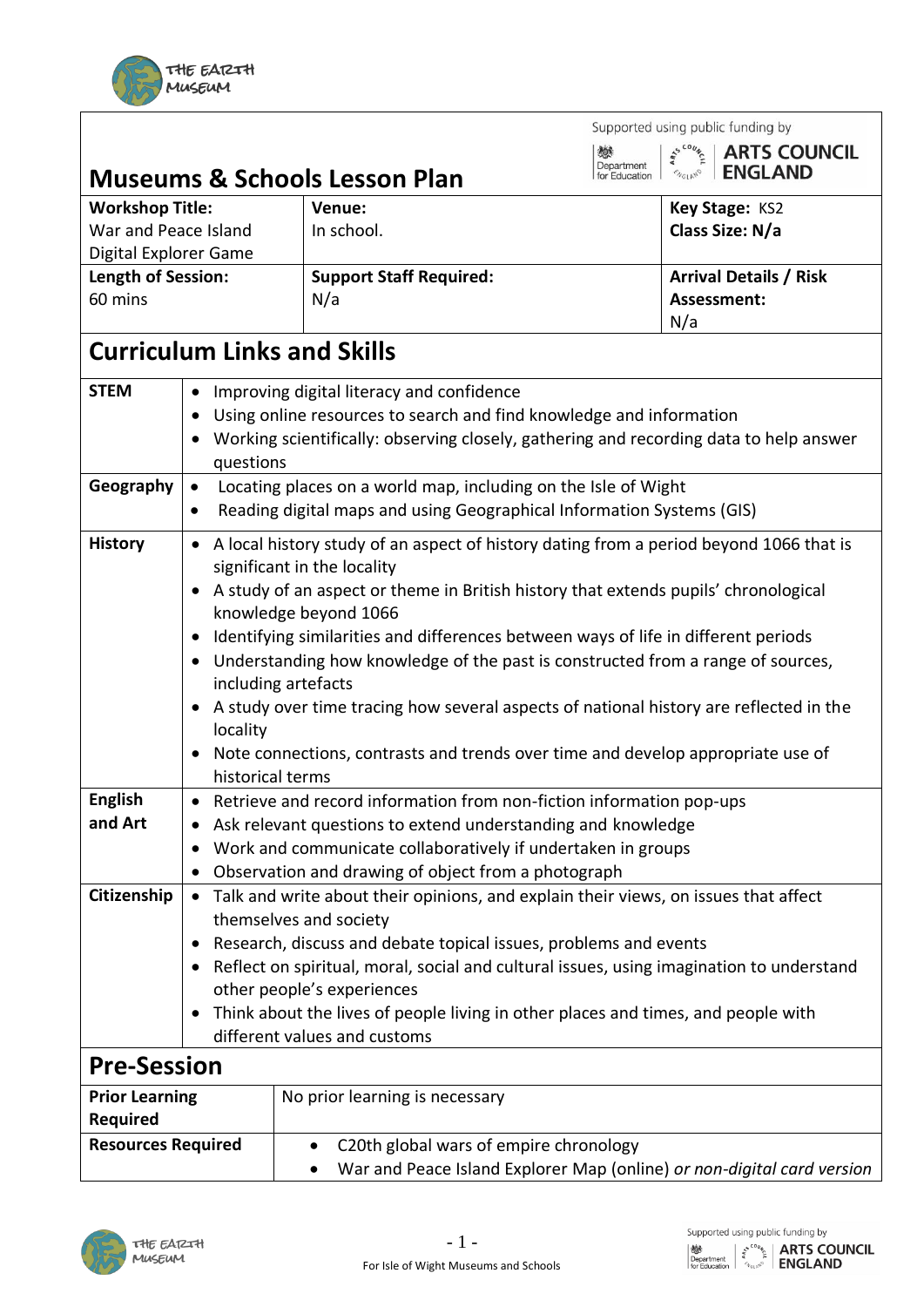

|                                                     | War and Peace Island Explorer Game                                                        |  |  |  |
|-----------------------------------------------------|-------------------------------------------------------------------------------------------|--|--|--|
|                                                     | Dice and counters                                                                         |  |  |  |
|                                                     | Notebook and pencil (recyclable)                                                          |  |  |  |
|                                                     |                                                                                           |  |  |  |
|                                                     | Access to up-to-date computer hardware, with up-to-date browser, and good                 |  |  |  |
|                                                     | broadband/ WiFi connection. (This exercise can be undertaken individually or              |  |  |  |
|                                                     | in groups)                                                                                |  |  |  |
| Vocabulary to be                                    | Conflict, war, peace, empires, grief, displaced, civilians, soldiers, sailors,            |  |  |  |
| <b>Introduced</b>                                   | airmen, labourers, battlefront, trauma, war effort, innovation, medical care,             |  |  |  |
|                                                     | military personnel, physical and mental conditions, volunteer,                            |  |  |  |
|                                                     | commandeered, manufacture, peace settlement, World War 1, World War 2,                    |  |  |  |
|                                                     | Cold War, global north, global south, diplomacy, defence, aggression,                     |  |  |  |
|                                                     | submarine warfare, naval ships, merchant ships                                            |  |  |  |
| <b>Learning Objectives / Outcomes</b>               |                                                                                           |  |  |  |
| <b>ALL students</b>                                 | Understand the Isle of Wight's connection with World War 1 and global wars<br>$\bullet$   |  |  |  |
|                                                     | of empire during the C20th                                                                |  |  |  |
|                                                     | Experience working with digital maps and GIS software<br>$\bullet$                        |  |  |  |
| <b>MOST students</b>                                | Understand that artefacts in museum and archive collections are a valuable<br>$\bullet$   |  |  |  |
|                                                     | resource in the study of scientists of the past                                           |  |  |  |
|                                                     | Be able to search for locations and places using GIS software<br>$\bullet$                |  |  |  |
| <b>SOME students</b>                                | Relate the places they have discovered on the map with real places in the<br>$\bullet$    |  |  |  |
|                                                     | landscape                                                                                 |  |  |  |
|                                                     | Be able to recognise and debate the impact of war and conflict in history on<br>$\bullet$ |  |  |  |
| <b>Differentiation</b>                              | our own global lives today                                                                |  |  |  |
| / Extension                                         | Have a go at developing their own short game using the map for other students to          |  |  |  |
| <b>Activities</b>                                   | use                                                                                       |  |  |  |
|                                                     | Research and propose other items to add to the map, and prepare content for 'pop-         |  |  |  |
|                                                     | up windows'                                                                               |  |  |  |
| <b>Provision for</b>                                | This lesson plan has been designed to provide active learning that combines both          |  |  |  |
| <b>Students with</b>                                | individual and collaborative engagement. Students can work at individual pace and         |  |  |  |
| <b>Additional</b>                                   | take an active role in small group/ class-based work. Use of technology supports          |  |  |  |
| Needs:                                              | adjustments for visual and hearing impaired. Duration of digital engagement time is       |  |  |  |
|                                                     | focused.                                                                                  |  |  |  |
| <b>Assessment</b>                                   | Successful completion of the game as a collaborative venture, individual creative         |  |  |  |
| <b>Strategies</b>                                   | response session, engagement in plenary discussion                                        |  |  |  |
|                                                     |                                                                                           |  |  |  |
| Learner Activities / Questions & Class Organisation |                                                                                           |  |  |  |
| <b>Starter</b>                                      | Dynamic timeline exercise. Using the C20th global wars of empire chronology as a          |  |  |  |
| 15 mins                                             | reference, talk about the chronology of WW1, WW2 and the Cold War. You may also           |  |  |  |
|                                                     | wish to reference the 2022 conflict in Ukraine in this context.                           |  |  |  |
|                                                     | Option: use rolling pins and a long piece of string, with key event/ dates/ date          |  |  |  |
|                                                     | periods as labels tied on with string to give a relative timeline                         |  |  |  |